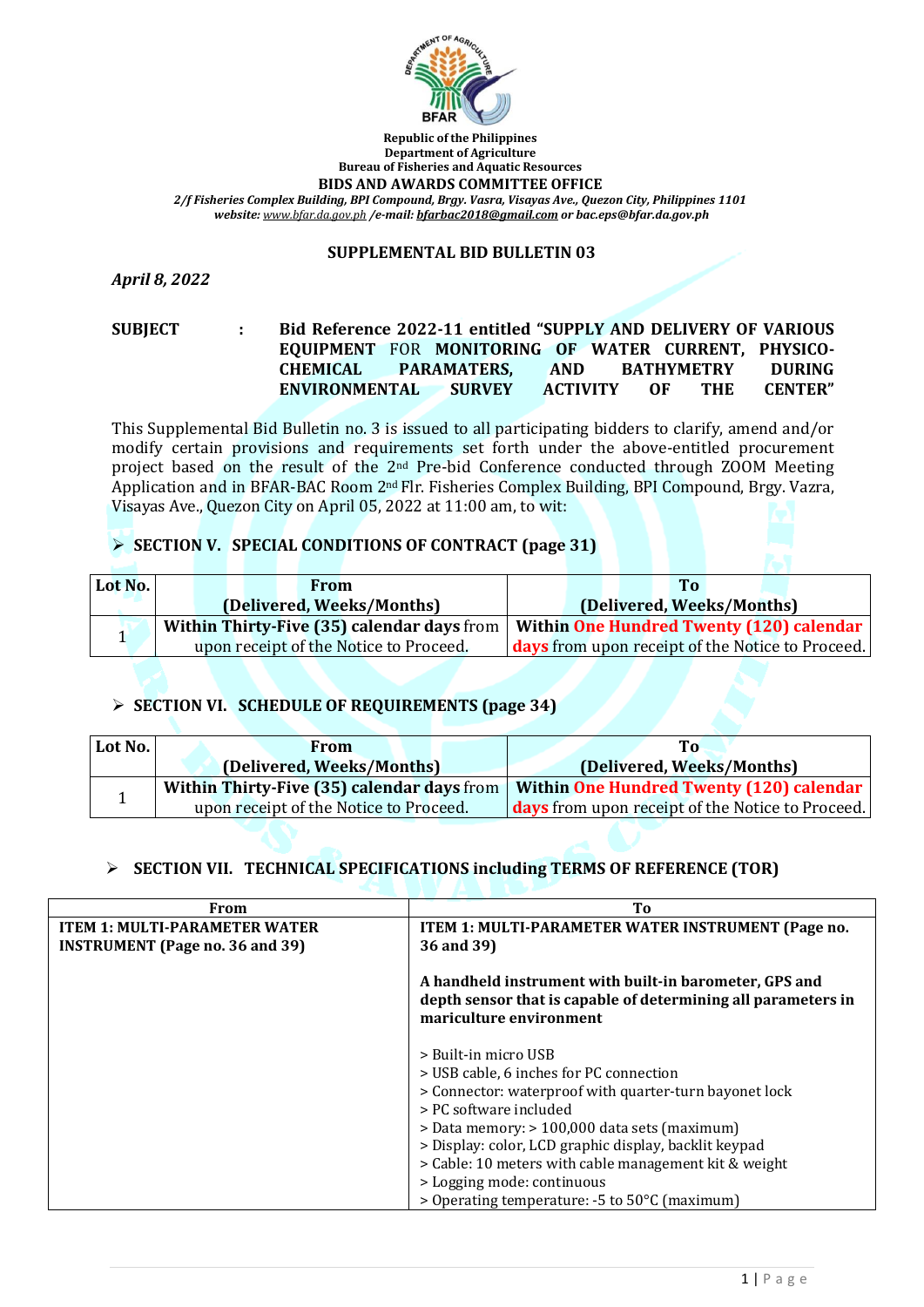|                                              | > Rechargeable alkaline battery pack                                                                         |
|----------------------------------------------|--------------------------------------------------------------------------------------------------------------|
|                                              | > Rugged, waterproof                                                                                         |
|                                              | > 7 universal ports/sensors capable of determining the following                                             |
|                                              | parameters:                                                                                                  |
|                                              | - Dissolved oxygen<br>$: 0.50$ mg/L (maximum)                                                                |
|                                              | : -5 to $50^{\circ}$ C (maximum)<br>- Temperature                                                            |
|                                              | - Salinity<br>$: 0$ to 70 ppt (maximum)                                                                      |
|                                              | : 0 to 14 units<br>$-pH$                                                                                     |
|                                              | - Turbidity<br>: 0 to 4000FNU (maximum)                                                                      |
|                                              | - Conductivity<br>$: 0\n-200 \text{mS/cm}$ (maximum)                                                         |
|                                              |                                                                                                              |
|                                              | - Total dissolve solids : 0 to 100g/L (maximum)                                                              |
|                                              | - Total suspended solids : 0 - 1500 mg/L (maximum)                                                           |
|                                              | - Chlorophyll<br>: 0 to 100 RFU (maximum) or                                                                 |
|                                              | 0 to 400 $\mu$ g/L (maximum)                                                                                 |
|                                              | > Buffer solution for pH 4,7,10 (with 1 year expiry upon delivery)                                           |
|                                              | > Conductivity solution (with 1 year expiry upon delivery)                                                   |
|                                              | >Hard case carrying bag (to secure instrument during                                                         |
|                                              | transportation/travel)                                                                                       |
|                                              | > Rechargeable alkaline battery pack (extra)                                                                 |
|                                              | > Calibration & storage cup                                                                                  |
|                                              | > Probe guard kit                                                                                            |
|                                              | > Include initial instrument installation, commissioning and                                                 |
|                                              | operation                                                                                                    |
|                                              | > On-site training/orientation                                                                               |
|                                              | > One (1) year warranty on parts and services                                                                |
| <b>ITEM 2: RECORDING CURRENT METER (Page</b> | ITEM 2: RECORDING CURRENT METER (Page no. 37 and 40)                                                         |
| no. 37 and 40)                               |                                                                                                              |
|                                              |                                                                                                              |
|                                              |                                                                                                              |
|                                              | A portable instrument that is capable of measuring current<br>speed and direction in mariculture environment |
|                                              |                                                                                                              |
|                                              | > Accept Range (minimum): -3 to -4°C                                                                         |
|                                              | (maximum): $36$ to $40^{\circ}$ C                                                                            |
|                                              |                                                                                                              |
|                                              | > Response time: 12 seconds to 10 minutes<br>> Direction Sensor Accuracy: 2° to 5° for 0 to 20° tilt         |
|                                              | > Direction Sensor Resolution: 0.1°                                                                          |
|                                              | >Maximum Depth Capacity: 300m (deployment of current meter is                                                |
|                                              | not beyond 100 meters)                                                                                       |
|                                              | > Dimension: H - 500 - 600 mm                                                                                |
|                                              | $:$ OD $-75 - 130$ mm                                                                                        |
|                                              | > Net weight in air: 2.0 - 15.0 kgs                                                                          |
|                                              |                                                                                                              |
|                                              | > Net weight in water: Neutral to 8kgs                                                                       |
|                                              | > External material : POM and/or titanium                                                                    |
|                                              | > Alkaline battery                                                                                           |
| $\Phi$                                       | > With Data storage unit                                                                                     |
|                                              | > With Data reading program/PC software included                                                             |
|                                              | > DCS test unit or system test/self-diagnostic                                                               |
|                                              | > In-line mooring system: NO                                                                                 |
|                                              | > Bottom mooring system: YES (for bed mount installation)                                                    |
|                                              | > With maintenance kit & tool kit                                                                            |
|                                              | > Storage card, 32 GB                                                                                        |
|                                              | >Hard case carrying box (to secure instrument during                                                         |
|                                              | transportation/travel)                                                                                       |
|                                              | > Include initial instrument installation, commissioning and                                                 |
|                                              | operation                                                                                                    |
|                                              | > On-site training/orientation<br>> One (1) year warranty on parts and services                              |